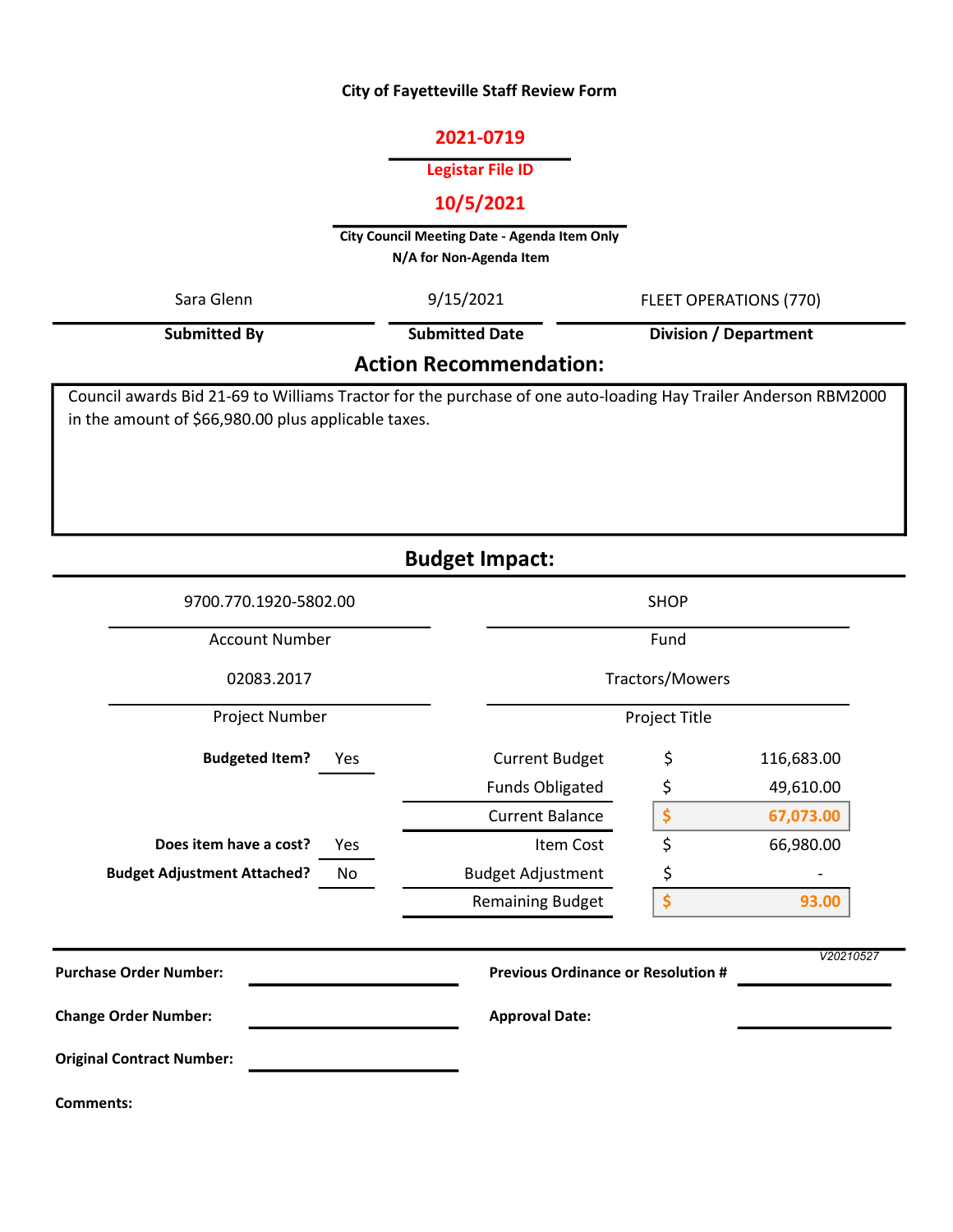

### MEETING OF OCTOBER 05, 2021

TO: Mayor and City Council

| <b>SUBJECT:</b> | Purchase of Auto-loading hay trailer for the BMS |
|-----------------|--------------------------------------------------|
| DATE:           | September 15, 2021                               |
| <b>FROM:</b>    | Sara Glenn, Fleet Operations Superintendent      |
| THRU:           | Terry Gulley, Director of Transportation         |
| 1U.             | <b>Mayor and City Council</b>                    |

# RECOMMENDATION:

Council awards Bid 21-69 to Williams Tractor for the purchase of one auto-loading Hay Trailer Anderson RBM2000 in the amount of \$66,980.00 plus applicable taxes.

#### BACKGROUND:

Unit 5024 is a 2011 litter conveyor. This unit has been in service for double the life expectancy. Fleet recommends this unit get replaced with an auto-loading hay trailer that will improve efficiency by requiring fewer operators in the field.

#### DISCUSSION:

The only acceptable bidder through Bid 21-69, was Williams Tractor of Fayetteville, AR with an Anderson TRB2000 auto-loading hay trailer in the amount of \$66,980.00 plus applicable taxes.

#### BUDGET/STAFF IMPACT:

Sufficient funds have been budgeted for this purchase. There is a slight shortfall in collection that should be made up with the sale of the old unit.

This item was approved at the September 14<sup>th</sup>, 2021 Equipment Committee meeting.

Attachments: Bid Tab 21-69